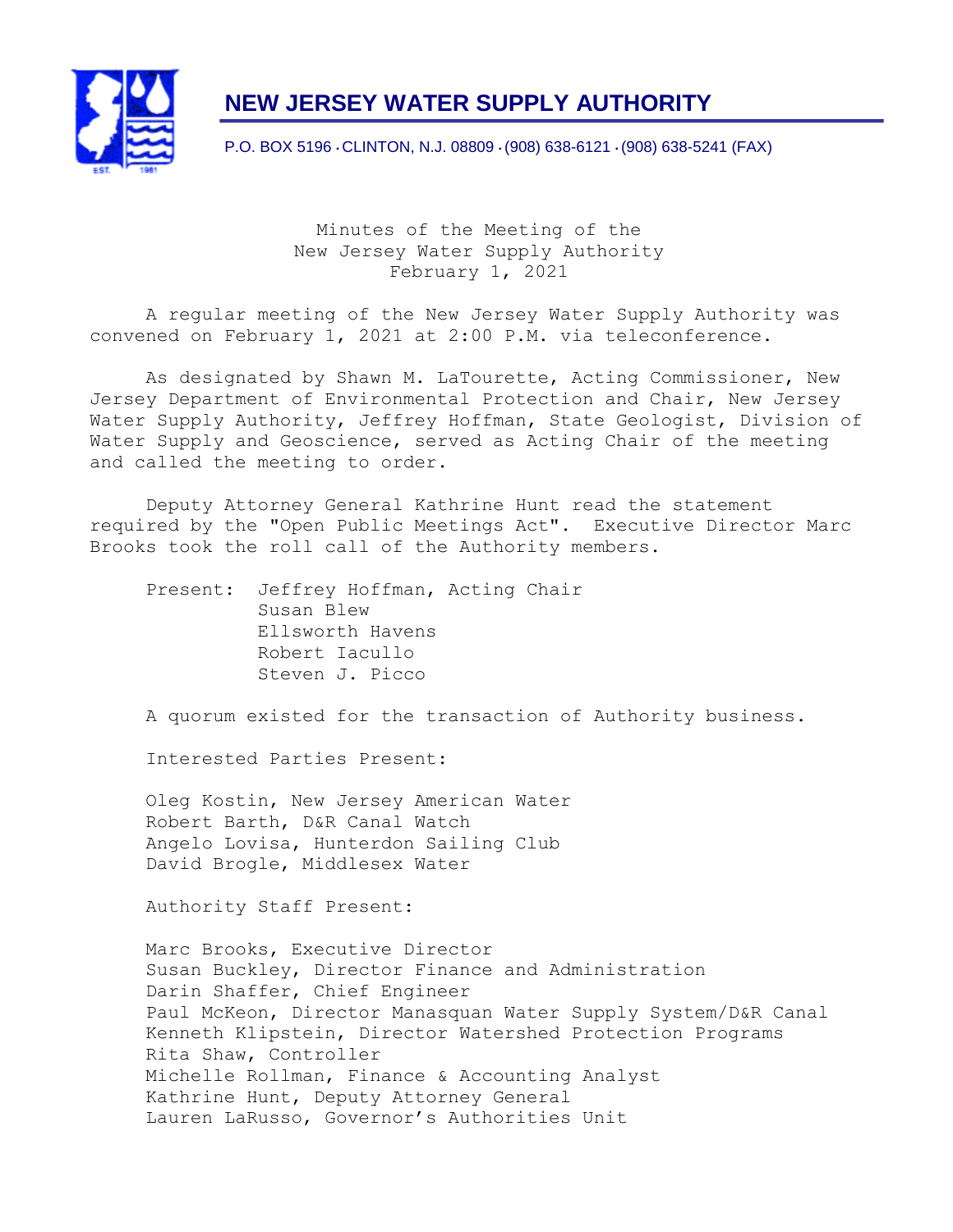#### APPROVAL OF THE MINUTES

Acting Chair Jeffrey Hoffman opened the meeting by asking for the approval of the minutes of the December 7, 2020 meeting. Ms. Blew moved for the approval of the minutes as prepared and this motion was seconded by Mr. Picco. The minutes of the December 7, 2020 meeting were approved by the Board.

#### EXECUTIVE DIRECTOR'S REPORT

Mr. Brooks stated that everyone has a copy of his report. Mr. Brooks provided an update on COVID-19 at the Authority. The Authority has had a total of 14 employees who have tested positive for COVID-19. Mr. Brooks described an outbreak during the previous week at the South Branch Pumping Station. Mr. Brooks discussed the Authority response, the number of employees involved, and the extent to which they were affected. The absence of these employees has not affected any critical operations and management has discussed contingency plans in the case of an emergency that would typically require pump station personnel.

Mr. Brooks noted that Executive Orders continue to permit all Authority construction projects to continue. The contractor and the engineer for the Round Valley Rehabilitation Project have each had COVID-19 cases. Social distancing, excellent open communication and contact tracing has been successful in curtailing virus spread on the site.

Mr. Brooks stated that rainfall recorded at the Spruce Run gage for December was 4.05 inches which was 0.3 inches above normal. For the calendar year 2020, total rainfall at Spruce Run was 2.55 inches above average. Slightly below average rainfall, or 4.55 inches, fell in Manasquan during December.

In response to a question from Mr. Iacullo, Mr. Brooks stated that, to his knowledge, very few Authority employees have been vaccinated for COVID-19 to date.

#### COMMUNICATION/CORRESPONDENCE

Mr. Brooks stated that there were no items of communication or correspondence received.

# UNFINISHED BUSINESS

Mr. McKeon reported on the Manasquan Reservoir System and the Manasquan Water Treatment Plant/Transmission System. Mr. McKeon stated that everyone has a copy of his reports. Mr. McKeon stated that everything has been going well and as usual in the Manasquan system. Mr. McKeon stated that he had nothing additional to report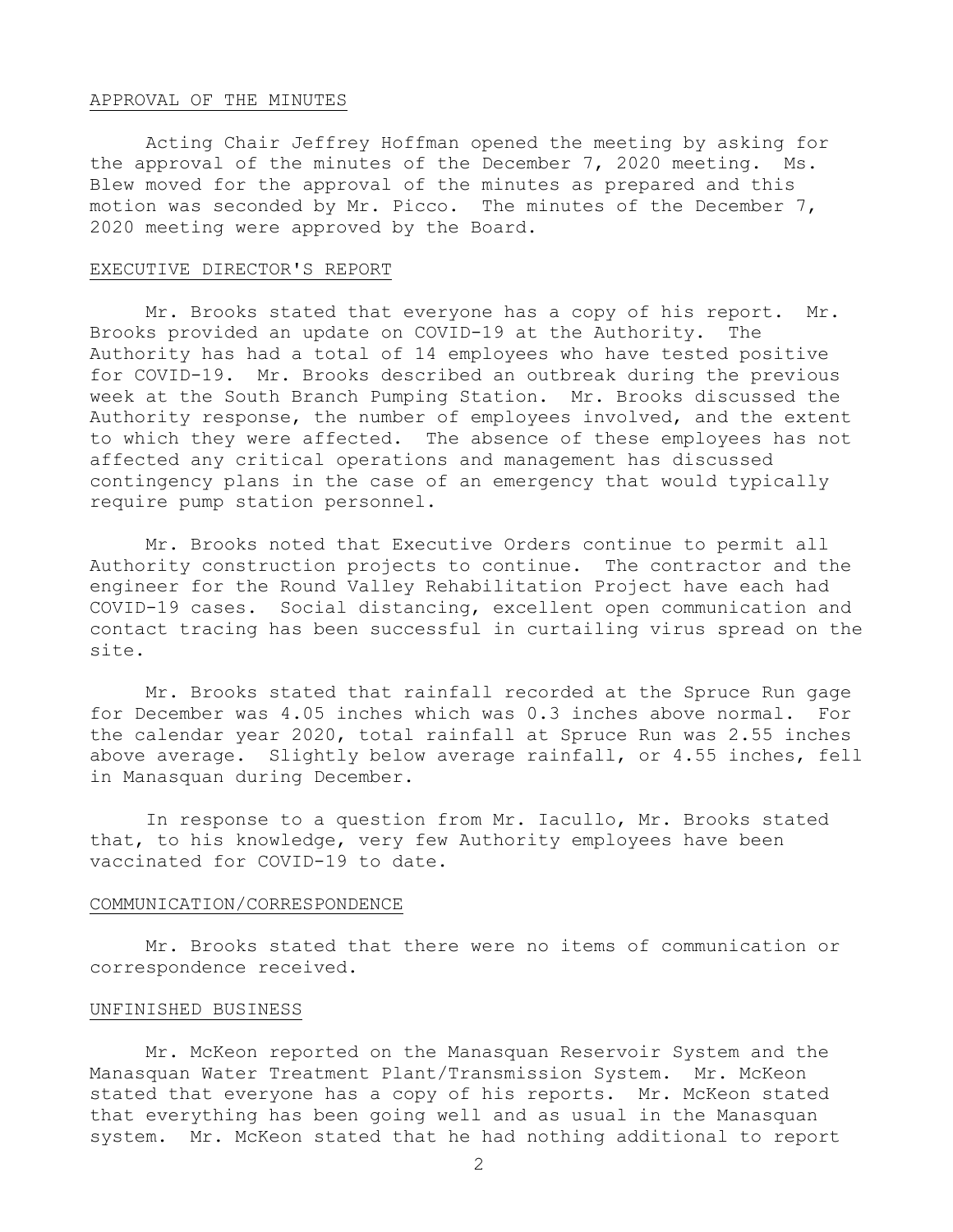and offered to answer any questions. In response to a question from Mr. Hoffman regarding the failed wells and piezometers at the Manasquan Reservoir Dam embankment, Mr. McKeon stated that a possible cause of failure for some might be lightning strikes, but that the predominant cause is likely due to age.

Mr. Shaffer reported on the Raritan Basin System. Mr. Shaffer stated that everyone has a copy of his report. Mr. Shaffer stated that as of January 29, Spruce Run Reservoir was at elevation 272.94 feet which is 99.8 percent of capacity. Round Valley is drawn down for the rehabilitation project and will remain at or below elevation 360.8 for the project duration. On January 29, it was at elevation 360.1 feet or 66 percent of capacity. The combined reservoir capacity is at 71.6 percent while it is typically 88.7 percent for this date.

Mr. Shaffer stated that Canal operations are normal for this time of year. An embankment leak in the vicinity of the Brookville Wastegate in Stockton has been resolved by staff repairs to the clay liner around the upstream wastegate structure and the restoration of the downstream slope and filter.

Maintenance activities continue to be prioritized and coordinated each day. Using staggered start times, staff continues to operate at normal capacity while maintaining social distancing.

Mr. Shaffer reported on the Canal Dredging Project. Dredging operations in Reach 6, the final reach, were completed on Saturday, December 5th. A total of approximately 182,000 cubic yards of sediment were removed from the canal over the three seasons of dredging, which is about 20 percent less than the bid quantity. All equipment has been removed from the canal and most equipment has been removed from the access areas. Sediment transportation from the dewatering site to the beneficial reuse site began January 11, and will continue for a couple more months. Final site restoration is expected to be completed in early summer.

Mr. Shaffer reported on the Round Valley Reservoir Dams– Rehabilitation and Resource Preservation Project.Mr. Shaffer stated that no substantial earthwork has occurred on the Dike since December 16, when an early snowstorm covered the worksite. Following the end of year holidays, the contractor determined that weather conditions were not conducive for mass earthfill placement. The dewatering system continues to operate and the contractor is maintaining staff and equipment on-site.

Mr. Shaffer stated that sand and stone deliveries and some sediment basin construction continue at the South Dam. Some ancillary work on the towers has occurred in the month of January. County Rt. 629 remains closed to all traffic and the public within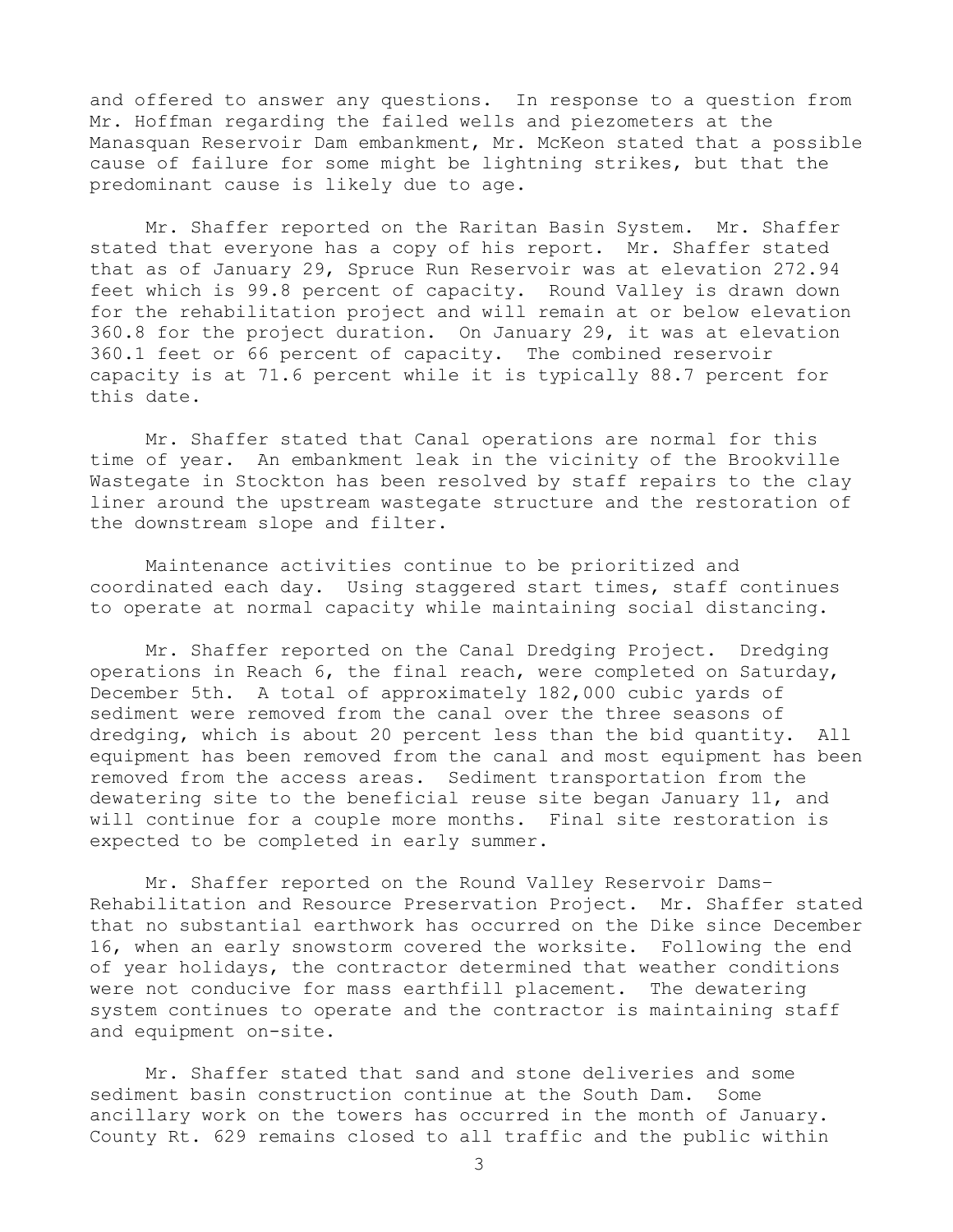the project area between the Dike and Old Mountain Rd.

Mr. Shaffer discussed the Island Farm Weir Embankment Rehabilitation Project. Work to repair and armor the right abutment of the Island Farm Weir is mostly complete. The contractor will return in early spring to seed disturbed areas and complete restoration of the site.

Mr. Shaffer stated that a discussion of several change orders was provided in his written report and offered to answer any questions.

Mr. Klipstein reported on the Watershed Management Program. Mr. Klipstein stated that everyone has a copy of his report. Mr. Klipstein stated that he had nothing to add to his written report and offered to answer any questions.

## NEW BUSINESS

Mr. Picco provided the background information on the resolution authorizing the award of a contract to conduct the Annual Fiscal Audit for the fiscal year ending June 30, 2021. Mr. Picco discussed the contract with Mercadien, P.C. Mr. Picco stated that the Authority retains an auditor through a competitive process at least every five years for an initial year and up to four contract renewals in accordance with EO122. This audit cycle for the FY2021 financial statements will be the fifth year, or fourth renewal, under the January 2017 procurement; consequently, auditing services will be procured again for the FY22 audit. Mr. Picco noted that Mercadien P.C. has submitted a proposal providing for a fifth year fee not to exceed \$53,500. Mr. Picco commended the work of Mercadien, P.C. and stated that the Audit committee is comfortable with the proposal and recommends approval of the resolution by the Board.

Mr. Picco moved the resolution to authorize the Executive Director to enter into a contract with Mercadien, P.C. of Princeton, New Jersey to conduct a financial audit of its records and accounts for the fiscal year ending June 30, 2021, perform Arbitrage Rebate Calculations, conduct the Single Audit as necessary, and issue Agreed-Upon Procedures for a fee not to exceed \$53,500. Mr. Havens seconded the motion for the Resolution. All Authority members approved the Resolution.

Ms. Buckley provided the background information on the resolution to amend the by-laws of the New Jersey Water Supply Authority. Ms. Buckley stated that the resolution changes the Authority bylaws to establish that budgets and rates may be approved by the Board no later than June of each year for the fiscal year that begins on the following July 1. Previously, the bylaws required passage at the April Board meeting, which is not always possible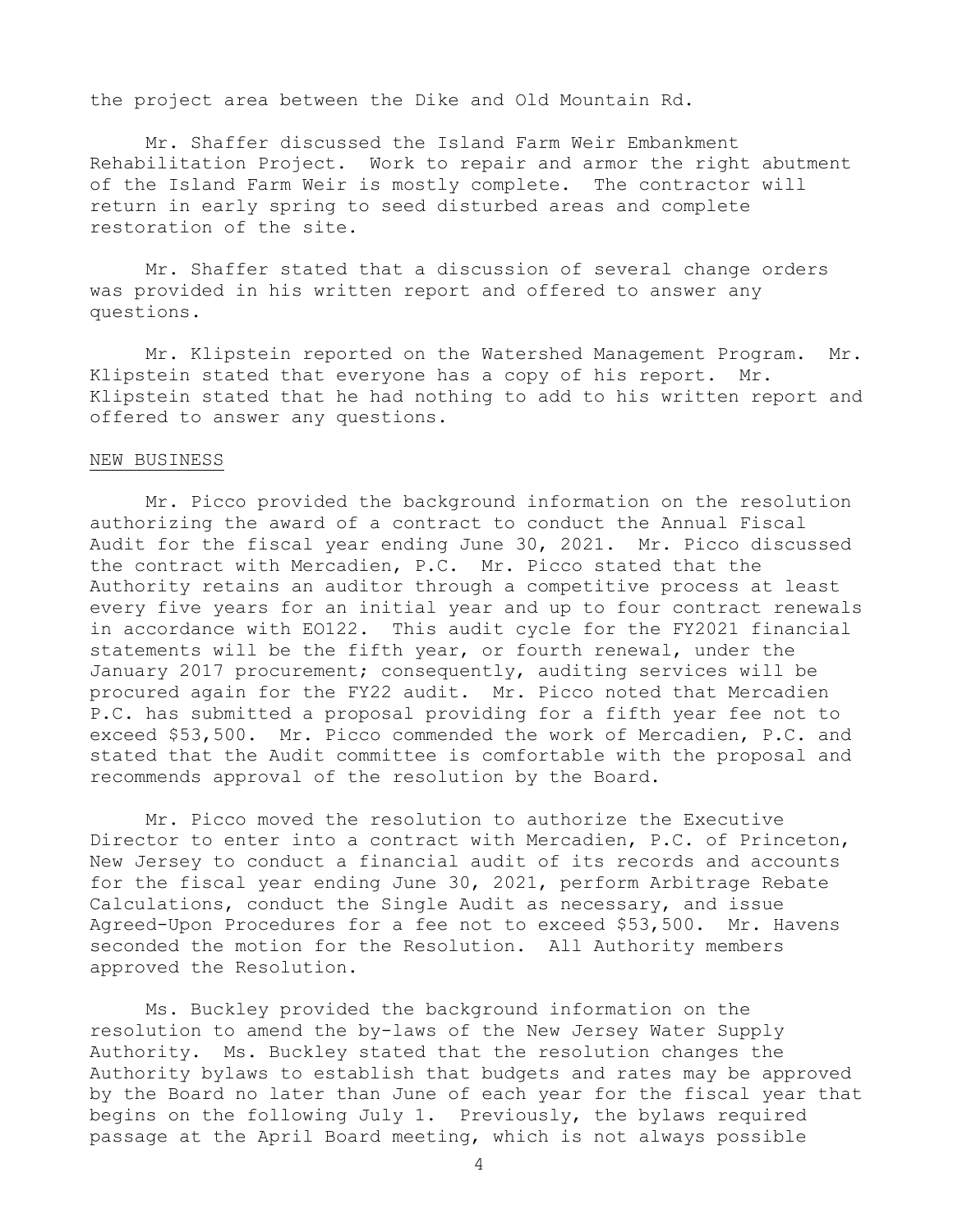given review and publishing deadlines. This change was suggested by Mercadien, P.C., the Authority's auditors, as part of the FY20 audit.

Mr. Iacullo moved the resolution to amend the by-laws of the New Jersey Water Supply Authority. Mr. Picco seconded the motion for the Resolution. All Authority members approved the Resolution.

Mr. McKeon provided the background information on the resolution authorizing the Executive Director to enter into a purchase agreement for polyaluminum chloride for the Manasquan Water Treatment Plant, Wall Township, Monmouth County. Mr. McKeon stated that the Authority undertakes an annual solicitation for chemicals for the Manasquan Water Treatment Plant. Mr. McKeon described the bid process and stated that five bids were received for polyaluminum chloride which is the primary coagulant used at the treatment plant. There were three bids for sodium hypochlorite which were below the \$44,000 threshold to require Authority Board approval. Mr. McKeon noted that the low bid from USALCO for polyaluminum chloride was only slightly above the cost per pound in the prior year contract. USALCO did not provide the chemical to the Authority last year, but the Authority has worked with them in the past.

Ms. Blew moved the Resolution Authorizing the Executive Director to enter into a 12-month purchase agreement with USALCO of Baltimore, Maryland for polyaluminum chloride, for a unit cost of \$0.160/lb for a total cost not to exceed \$78,400.00. Mr. Iacullo seconded the motion for the Resolution. All Authority members approved the Resolution.

Mr. McKeon provided the background information on the resolution authorizing the Executive Director to enter into a contract for the replacement of an underground fuel oil storage tank with an above ground tank at the Manasquan Water Treatment Plant, Wall Township, Monmouth County. Mr. McKeon described the history of the project as a Manasquan Capital Improvement Project as well as the plan specifications, design process and scope. Mr. McKeon discussed the bid process and stated that six bids were received. Staff reviewed the bids for content, adherence to technical specifications and completeness. The low bid of \$78,410.00 from Aurora Environmental Services Inc. was found to be in compliance with the requirements of the technical specifications. The bid was reviewed and no exceptions were taken by Aurora Environmental Services Inc. Mr. McKeon noted that the engineer's estimate for this work was \$220,000.00. Mr. McKeon also noted that the contractor has done work for the Authority before.

Ms. Blew moved the resolution authorizing the Executive Director to enter into a contract with Aurora Environmental Services of Union Beach, New Jersey to furnish the replacement fuel storage tank system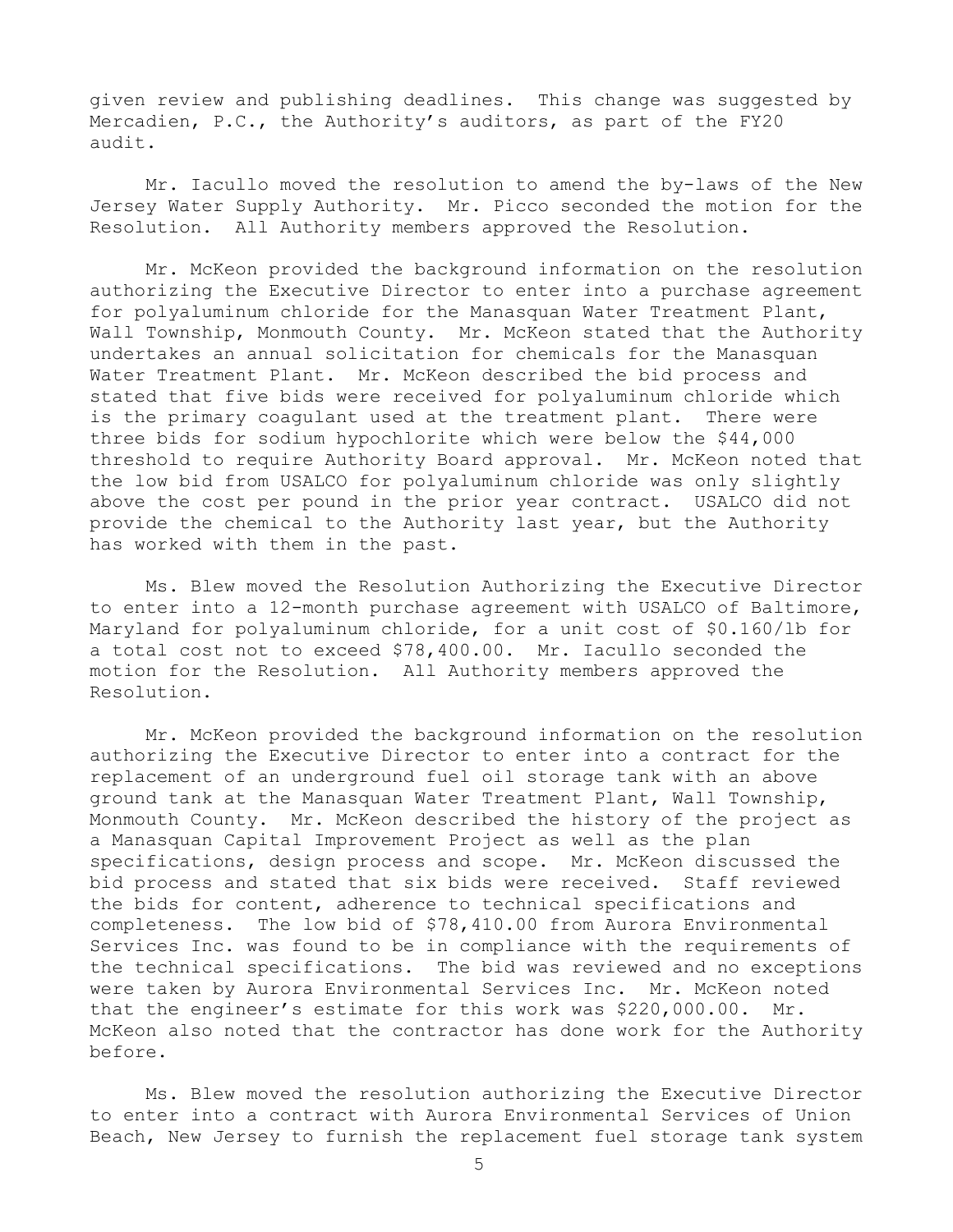as outlined in the specifications and plans, for use in the Manasquan Water Treatment Plant – Allenwood, Monmouth County, New Jersey for a lump sum cost of \$78,410.00. Mr. Havens seconded the motion for the Resolution. All Authority members approved the Resolution.

Mr. Shaffer provided the background information on the resolution authorizing the award of a construction contract for the Dellwood Lane Detention Basin Retrofit in Franklin Township, Somerset County, New Jersey. Mr. Shaffer stated that the outlet of Dellwood Lane storm water detention basin eventually flows into the Canal via Infall #62. This infall is located less than two miles upstream of several water supply intakes. Previous studies established that Infall #62 was a major contributor to the Canal's total suspended solids, total phosphorus and sediment accumulation during and immediately after precipitation events.

As part of a larger project to improve water quality in the canal, the Authority retained a consulting engineer to prepare plans and specifications to retrofit this basin to reduce nutrients and sediment loads leaving the basin, thus improving water quality at the infall to the Canal. The intent is to naturalize the basin and increase the detention time. Mr. Shaffer described the scope of work.

Mr. Shaffer stated that advertisement for bids followed standard procurement practices, and 10 bids were received on January 11, 2021 ranging in cost from \$129,417.38 to \$328,605.40. Mr. Shaffer noted that the Engineer's estimate was \$186,026.16. This construction project is being financed by mitigation funds associated with the Delaware and Raritan Canal Commission. Authority staff reviewed the low bid submitted by DCRS, LLC and found it to be legally and technically responsive.

Mr. Havens moved the resolution authorizing the Executive Director to enter into a construction contract with DCRS, LLC, of Cream Ridge, New Jersey for the Dellwood Lane detention basin retrofit in Franklin Township, Somerset County, New Jersey for a lump sum and unit price cost not to exceed amount of \$129,417.38. Mr. Iacullo seconded the motion for the Resolution. All Authority members approved the Resolution.

## COMMITTEE REPORTS

- (a) Personnel no report
- (b) Finance no report
- (c) Audit no report
- (d) Public Participation no report
- (e) Capital Projects no report
- (f) Insurance no report
- (g) Watershed Lands Acquisition no report